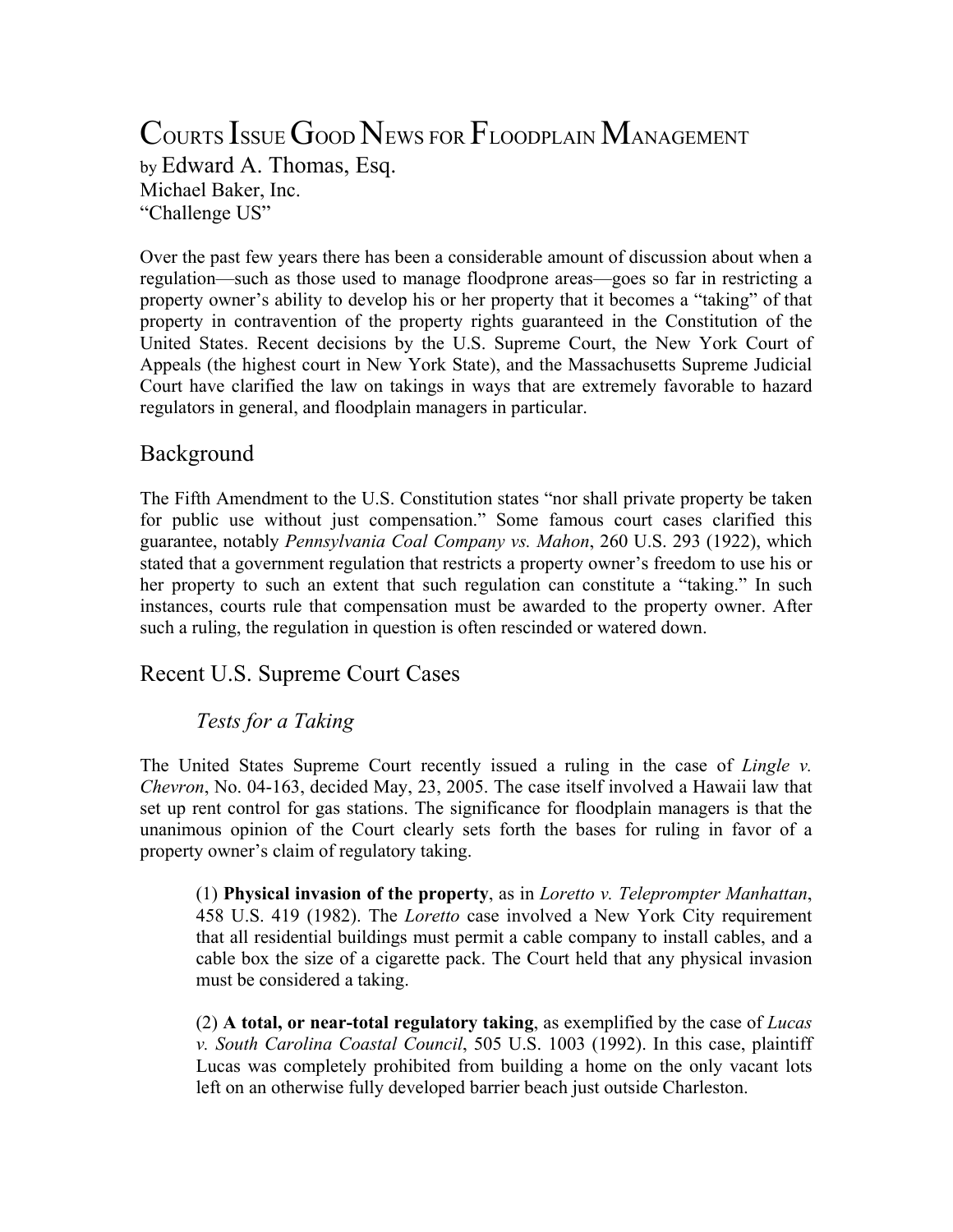(3) **A significant, though not nearly total taking**, as exemplified by *Penn Central Transportation Company v. New York City*, 438 U.S. 104 (1978), where historic preservation regulations prevented the railroad from building above Grand Central Station in New York City to the full height permitted by the overlay zoning. The company was provided transferable development rights, and the Court held that this historic preservation regulation was not a taking.

(4) **Land use exactions not related to the articulated government interest**, as in *Nollan v. California Coastal Commission*, 483 U.S. 825 (1987). The Coastal Commission conditioned a permit to expand an existing beachfront home on the owner's granting an easement to allow the public to cross his beachfront land. The articulated government interest was that the lateral expansion of the home would reduce the amount of beach and ocean visible to the public from the road. The Court indicated that preserving public views from the road really did not have an essential connection (or nexus) with allowing folks to cross a beach. The Court also cited *Dolan v. Tigard*, 512 U.S. 374 (1994), a case in which someone wanted to expand a plumbing store and the community wanted the store to give the community some adjacent floodplain property and an easement for a bike path in return for the possible increase in traffic caused by the store's expansion. As in *Nollan*, the court in *Dolan* had basically indicated that there was really no relationship between the government's interest (in reducing traffic) and the exaction it attempted to impose (space for a bikepath).

An important omission from the newly approved "tests" for a taking was an earlier test used in *Agins v. City of Tiburon*, 447 U.S. 255 (1980). In that case, the Court had established a two-part test for determining a taking: (1) whether the regulation substantially advances a legitimate state interest, and (2) whether the regulation denies the owner an economically viable use of the land. In the recent *Lingle* ruling, the Court specifically indicated that it will no longer use the first part of that test. The removal of the "substantially advances a legitimate state interest" takings test is a huge help to floodplain managers, and to planning in general. In essence, the question of whether an action by a legislative body "substantially advanced a legitimate state interest" had been providing a mechanism by which courts could second-guess the relative merits of enacted laws. In this opinion, the Supreme Court is indicating that it will defer to legislative decisions unless there is no real relationship between what the legislative body desires and the action taken, or there is some other due process or equal protection issue. This is explained in the *Nollan* and *Dolan* decisions and also in Justice Kennedy's concurring opinion in *Lingle*.

The Court summed up its reasoning in *Lingle* by stating that the four tests it listed ". . . all aim to identify regulatory actions that are functionally equivalent to a direct appropriation of or ouster from private property." This clear statement by the highest court in the nation tremendously supports both the principles of the National Flood Insurance Program (NFIP)and No Adverse Impact floodplain management. Both the NFIP and NAI strive to help communities and property owners develop safely and properly without causing harm to others. Neither the NFIP nor NAI principles cause or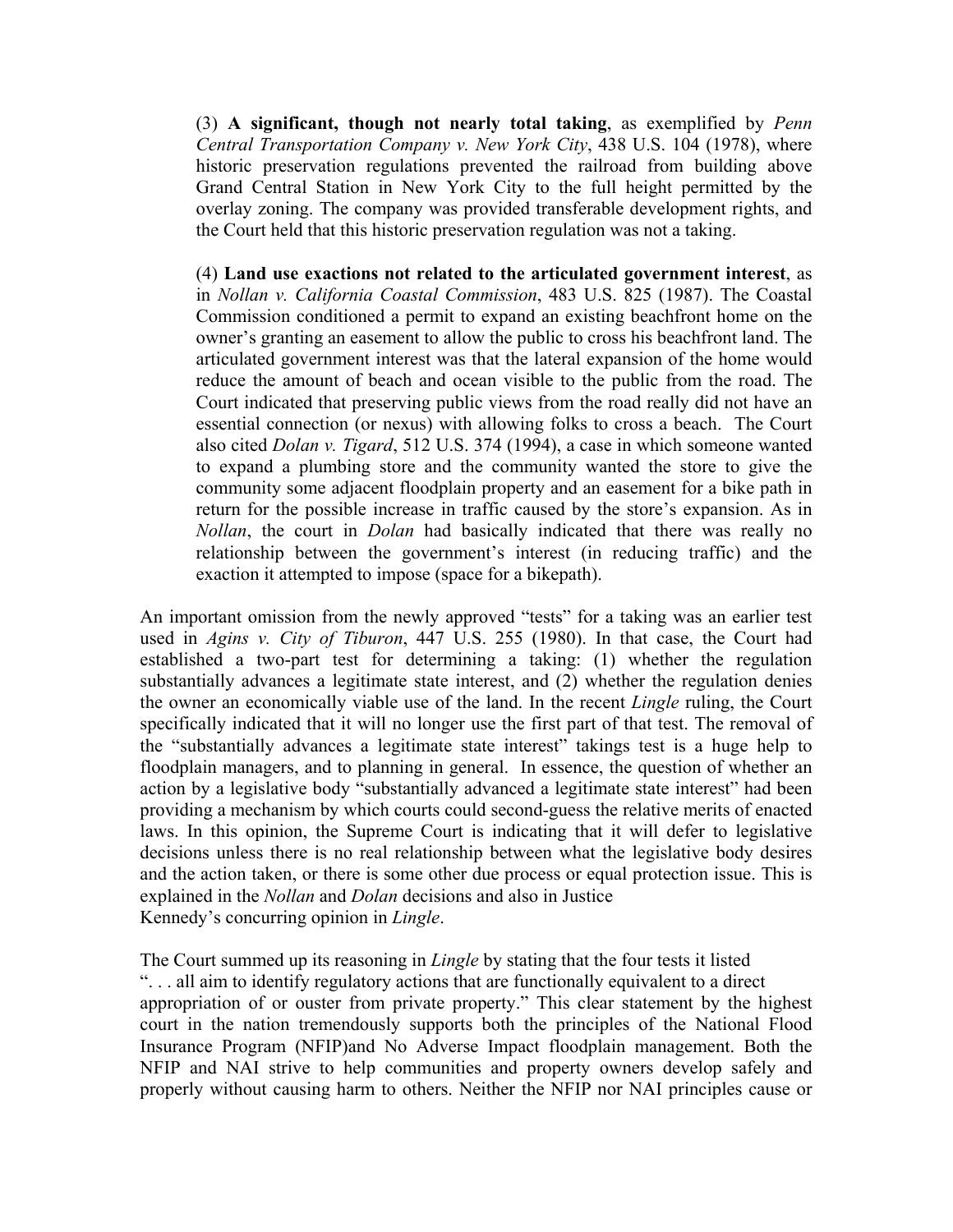support a government's ouster of owners from their land (or appropriation of that land), so regulations or policies that follow those principles would not be considered takings.

#### *Economic Development as a "Public Use"*

*Kelo v. New London*, U.S. Supreme Court, No.04-108, decided June 23, 2005, involves condemnation, that is, a "paid taking" of residences. The case has to do with whether economic development in a community is considered a "public use" for purposes of a taking as described in the Constitution. The five-to-four decision that, yes, economic development can be considered a public use, shows how much deference the majority of the Justices are willing to give to local decision makers who, in this case, had decided to condemn private land so that commercial redevelopment could take place. Progovernment and planning associations cheered the decision. However, it was also greeted by widespread public concern, outrage, and proposed legislative correction of the decision from groups concerned about the rights of minorities as well as property rights advocates. This widespread concern illustrates the extreme sensitivity of issues involving property rights. For floodplain managers, the primary lesson of this case is that the Court was willing to give enormous deference to local decisions about what is best for a community, thus offering support to the concepts and principles of No Adverse Impact floodplain management.

### *State Court Decisions Final*

*San Remo Hotel v. City and County of San Francisco*, U.S. Supreme Court No. 04-340, decided June 20, 2005, was a unanimous decision in a case involving fees charged to permit the change of use of a hotel. It does not directly relate to hazard regulation. Nevertheless it is important to floodplain managers because it indicates that takings claimants who have already litigated in state court do not get another "bite at the apple" in federal court.

#### Recent State Cases

#### *Identifying Hazards and Impacts*

In *Gove v. Zoning Board of Appeals of the Town of Chatham*, Massachusetts Supreme Judicial Court, decided July 26, 2005, the Town of Chatham zoned several areas, including its Special Flood Hazard Areas (the area identified by the Federal Emergency Management Agency as being subject to at least a 1% annual chance of flooding), in such a way that a variance was required to build. Gove sold a 1.8-acre parcel of land on the condition that a building permit for a single-family home would be issued. The Town declined to issue the permit, and Gove sued, alleging a taking. In this decision, Massachusetts' highest court emphasized that the Town of Chatham had identified unique hazards on this erosion-prone coastal A-Zone property. The court found that the plaintiffs had not sufficiently shown that they could construct a home in this area without potentially causing harm to others.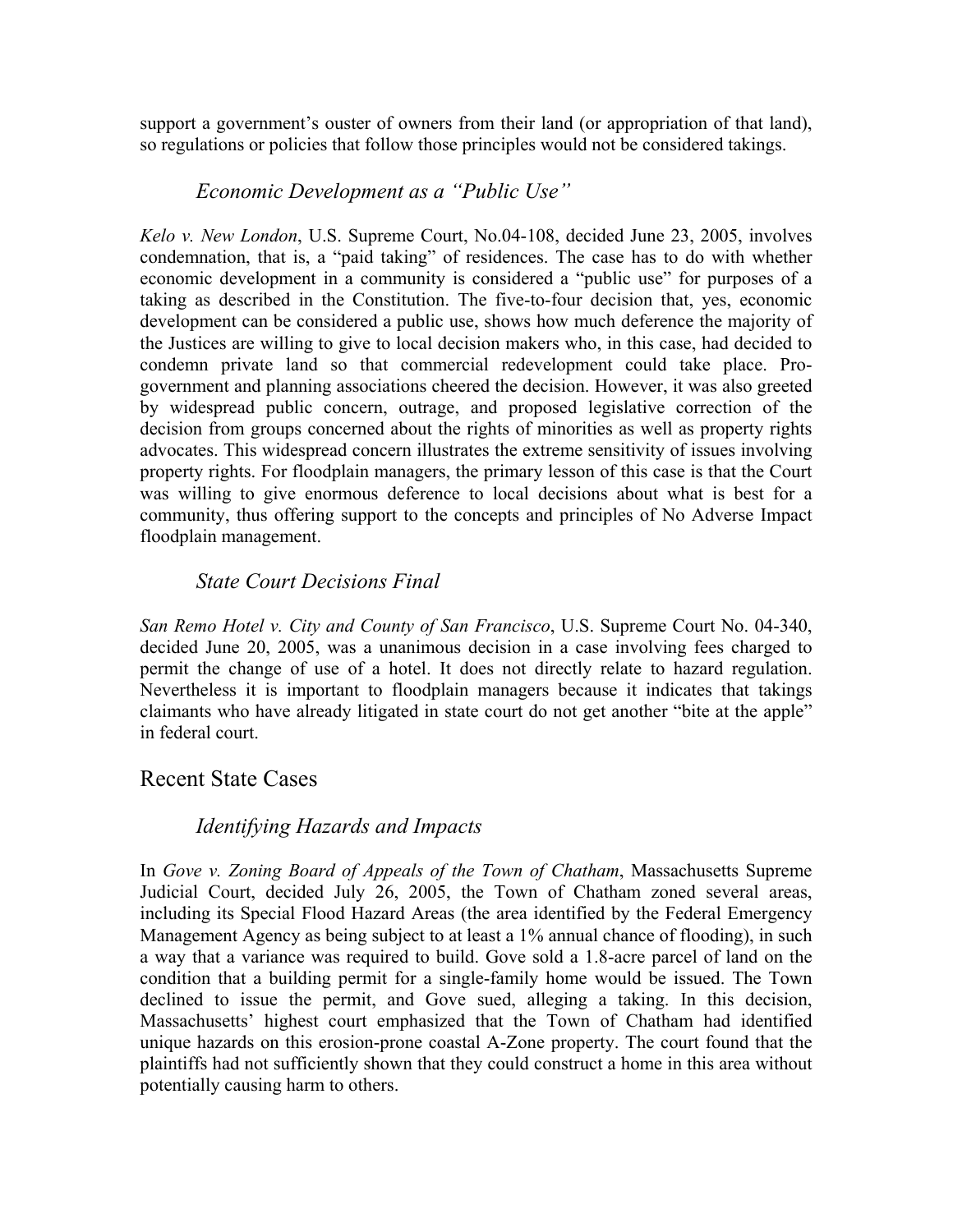The Town made a good case that this is not just any A-Zone property in an SFHA. It Is on the coast adjacent to the V Zone, in an area that has experienced major flooding and is now exposed to the open ocean waves due to a breach in a barrier beach just opposite the site. Further, it is subject to both accelerated "normal" erosion and storm-related erosion.

This decision by the Massachusetts Supreme Judicial Court very much validates and supports the NFIP, the concept of No Adverse Impact floodplain management, and hazards-based regulation in general. While the decision is binding only on Massachusetts courts, it should have persuasive effect in other jurisdictions.

#### *Conservation Easements*

*Smith v. Town of Mendon*, 4 No. 177 New York Court of Appeals, decided December 21, 2004, involved a requirement by a town that, as a condition of issuance of a building permit, the property owner must grant a conservation easement for some portions of the site, including flood hazard areas, on which the Town had imposed conservation overlay zoning that severely restricted development. The owner did not propose to build on these environmentally sensitive areas, but at the same time did not want to limit any future activity by granting a conservation easement. New York's highest court issued a sharply divided (4-3) opinion that upheld the Town's requirement.

From a floodplain management perspective, the interesting thing is that there was no real argument in the case that the Town's restriction on building in flood hazard areas was a taking. The plaintiff only argued against an easement that would restrict future development on other parts of the land, yet the court still upheld the community's requirement aimed at protecting environmentally sensitive and hazard-prone areas.

# Summary

Floodplain managers can be heartened by the decisions and opinions in three Supreme Court cases and those in two states, all of which support the concept of government management of areas prone to flooding.

- Four tests for a "taking" have been clearly delineated by the Supreme Court, all of which tend to restrict takings to fairly narrow circumstances.
- The Supreme Court has indicated that deference will be given to local decisions in matters of land use and community development—a stance helpful to floodplain management because it underscores the responsibility and prerogatives of localities for management of land within their jurisdictions.
- The high courts in two influential state have supported communities' zoning, regulations and other management techniques intended to protect development from hazards, to prevent development from having adverse impacts on other property, and to preserve environmentally sensitive areas.

For additional information on legal aspects of floodplain management, please visit [www.floods.org/](http://www.floods.org/).